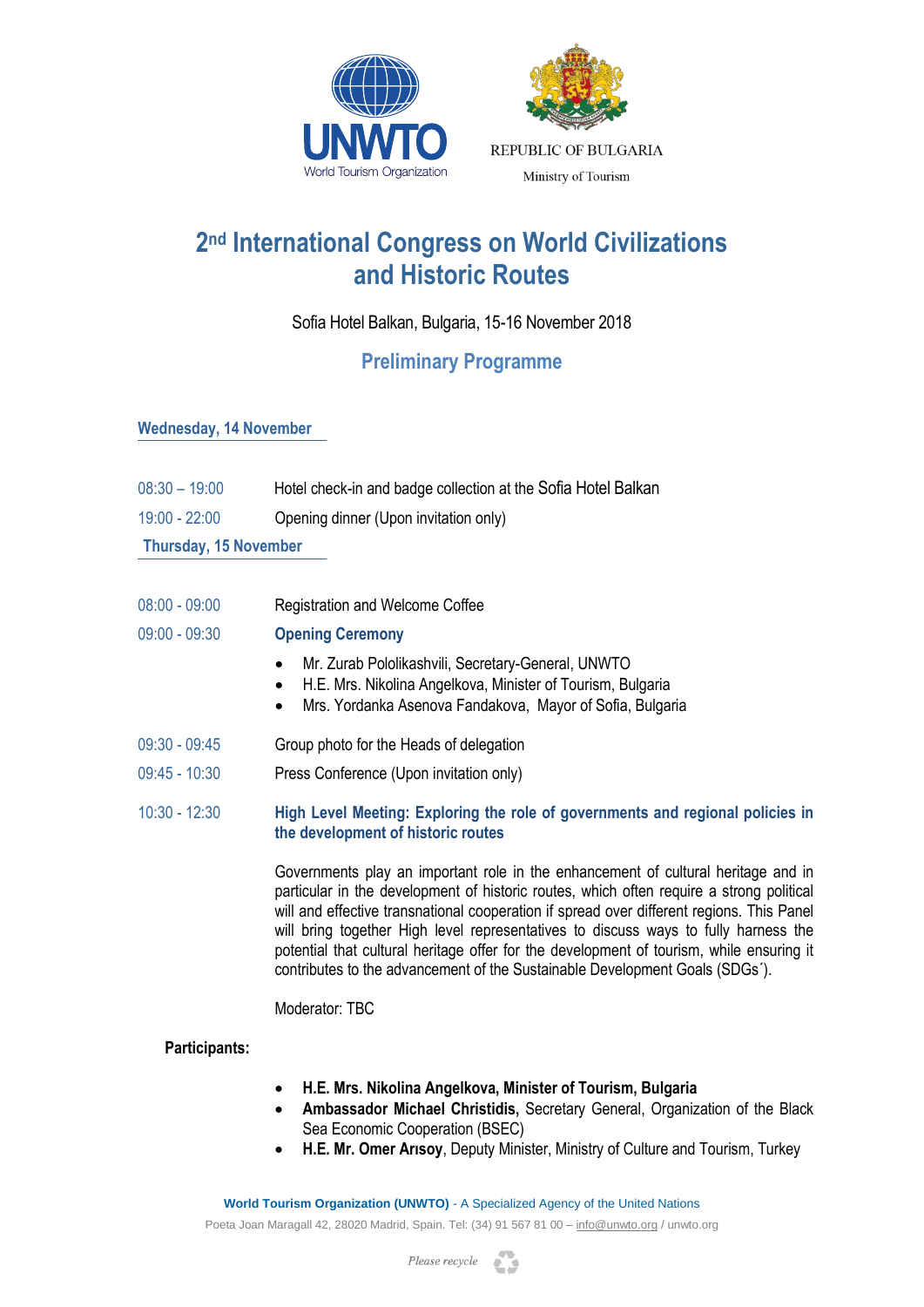- **H.E. Mr. Khaidr Beshir Malek,** President of the General Authority for Tourism, Libya
- **H.E. Ms. Salma Elloumi Rekik,** Minister of Tourism and Handicrafts, Tunisia
- **H.E. Dr. Thong Khon**, Minister of Tourism of the Kingdom of Cambodia
- **H.E. Mrs. Sayeda Mojgan Mostafavi,** Deputy Minister of Administration, Finance and Tourism Affairs, Afganistan
- **H.E. Ms. Sofía Montiel de Afara,** Minister of Tourism of Paraguay
- **H.E. Mr. George Tziallas,** Secretary General for Tourism Policy and Development, Greece
- 12:30 14:30 Lunch

#### 14:30 - 16:30 **Session 1: Creating Signature Cultural Tourism Experiences along the Historic Routes and World Civilizations**

Iconic historic routes have inspired the travels and discovery of new territories of countless generations. Praised through literature, arts, and cinema, they have contributed to reveal the unique history, culture and natural assets of territories along them, becoming powerful promotional tools. This panel session will gather some of the most famous routes of all to see what it is that makes them so special. Panellists will discuss ways to effectively develop a tourism product around them, with a particular focus on the enhancement of the visitor´s experience and safeguarding the identity and authenticity of the destination.

- **St. James´ Route,** Ms. Mª Nava Castro Domínguez, Director of Tourism, Xunta de Galicia, Spain
- **Route 66,** Mr. Aaron Mahr, Superintendent, National Trails Intermountain Region, US National Park Services
- **The Jesuits Route**, H.E. Ms. Sofía Montiel de Afara, Minister of Tourism, Paraguay
- 20:00 22:00 Gala Dinner

#### **Friday, 16 November**

08:45 – 09:30 Welcome coffee

#### 09:30 – 09:50 **Presentation: "Successful promotion and branding of a historic route"**

Promotion plays a major role in correctly enhancing the value of a historic route. This presentation will introduce key aspects related to the successful branding and promotion of a historic route, shedding the light on the effective use of new technologies and ways to engage with new audiences.

Mr. Jens Thraenhart, Executive Director - Mekong Tourism Coordinating Office (MTCO)

## 09:50 – 10:30 **Keynote: "A traveller´s story: I´ve travelled the route"**

Mr. Kai Markus Xiong will be sharing his inspiring trip along the historic Silk Road routes, and reflect on the many adventures, encounters, and challenges he met along the way.

Mr. Kai Markus, Extreme Athlete and Activist. Founder of the "Run My Silk Road" initiative